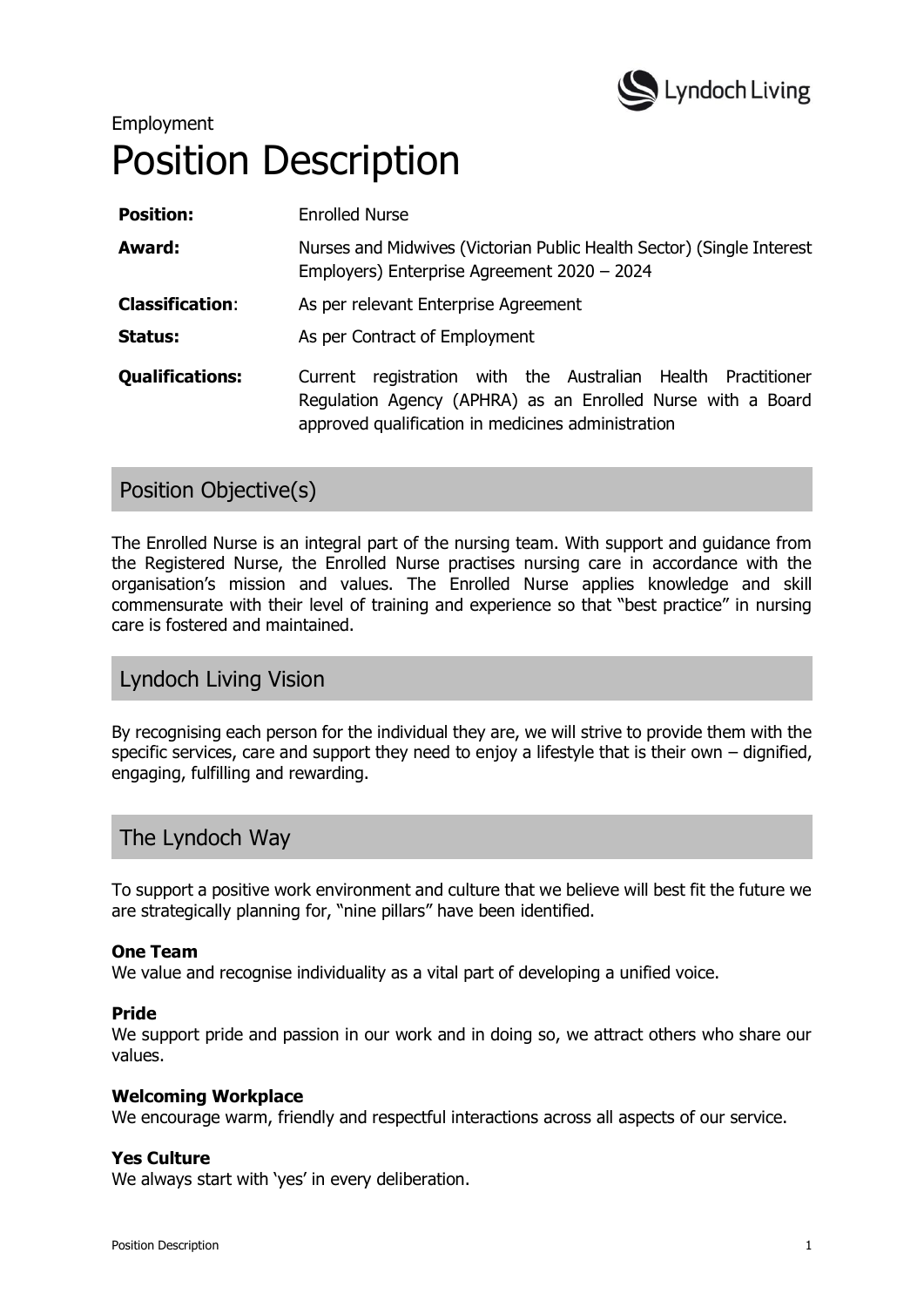#### **Customer Service**

We ensure that customers feel engaged and valued in every interaction.

#### **Innovation**

We will enhance our services and exceed customers' expectations, by embracing innovation and fresh ideas.

#### **Fun and Enjoyment**

We recognise that fun and enjoyment are critical to success.

#### **Social Purpose**

Through the social conscience of the staff and consumers we actively engage with causes that impact the local community.

#### **Safety**

We actively promote safety and wellbeing through the provision of innovative and high quality training, monitoring of risk, and compliance, with OHS regulations.

## Key Responsibilities and Duties

- Incorporates a holistic approach to consumer care, implementing care in response to physical, emotion and social needs.
- Accurately assesses the consumers' needs, wants and expectations of care.
- Timely and accurate reporting of consumers' needs, wants and changes in condition.
- Implements care in accordance with agreed goals and strategies which aim to improve health and lifestyle or maintain same.
- Effectively evaluates care and in conjunction with the team and changes the plan of care accordingly
- Organises nursing practice as per Residential Care Services model of care and within the scope of practice for a Enrolled Nurse
- Communicates the plan of care for each patient through effective verbal and written skills
- Actively participates in the following care processes where relevant:
	- o Named Nurse
	- o Monthly Consumer Review
	- $\circ$  Medicines administration as delegated by the Registered Nurse
	- o Responds promptly and appropriately to internal and external customers
	- $\circ$  Undertakes annual competencies (theory and practice) relevant to the Enrolled Nurse scope of practice
- Maintains consumer confidentiality at all times
- Recognizes own ability and level of professional competence
- Ensures practice is in accordance with legislation and common law affecting nursing practice
- Demonstrates a positive attitude to the agreed role and responsibility of the position
- Demonstrates ability to understand and integrate those behaviours which reflect the mission and values of the organisation
- At all times acts within the boundaries as set out by the Nursing and Midwifery Board of Australia: Enrolled nurse standards for practice 2016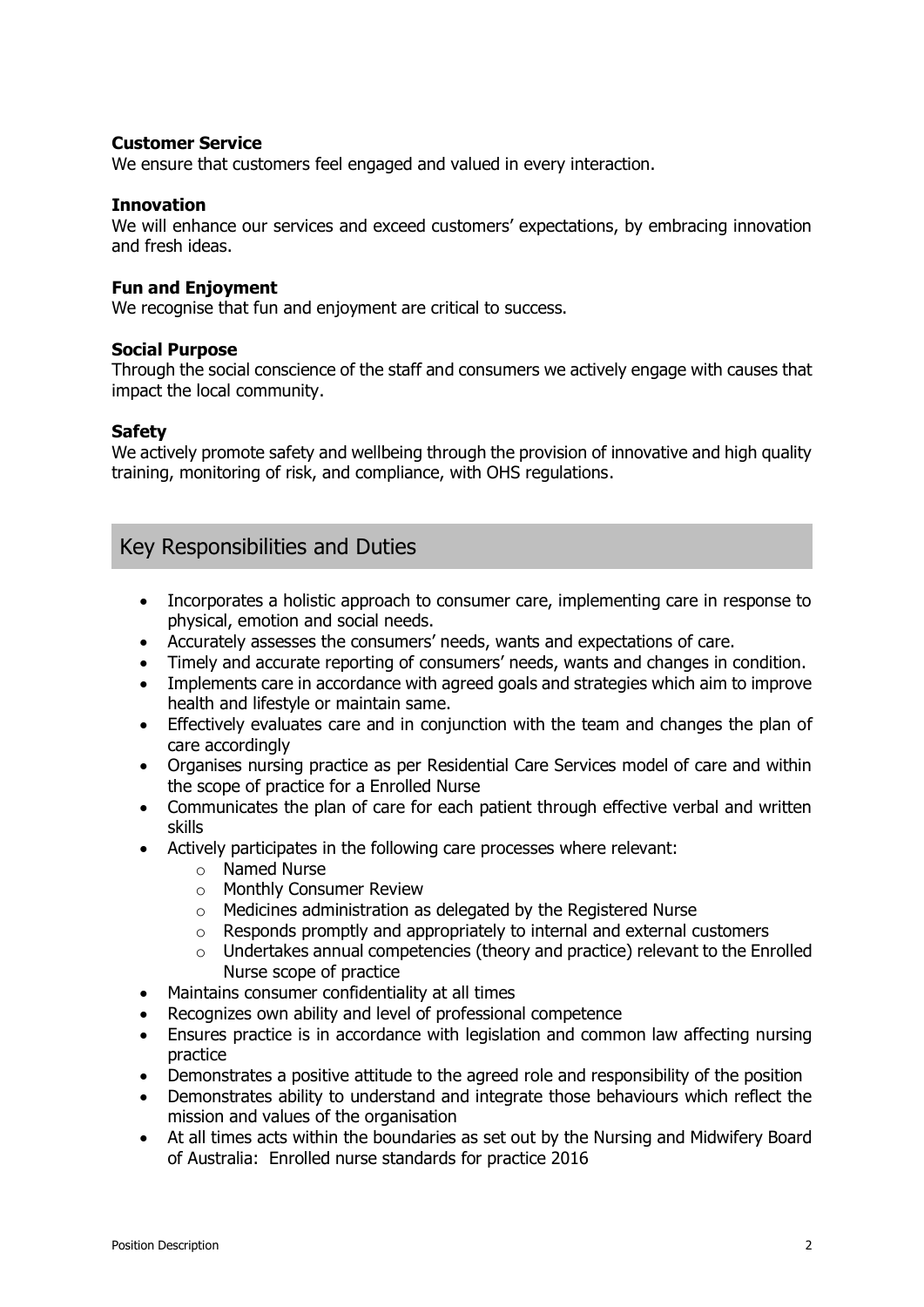- Participates in decision making regarding the efficiency and effectiveness of the nursing service in meeting current consumer needs
- Values the contributions of all team members during the change process
- Formulates patient care plans in partnership with the consumer and/or their families/representatives
- Approaches care from a team perspective.
- Values the expertise of all members of the multidisciplinary team in achieving positive consumer outcomes
- Participates in and/or supports the activities of clinical link teams and the best practice concepts that generate from the work of nurse teams.
- Immediately reports to the Registered Nurse any clinical risk identified with consumers
- Seeks advice and guidance from peers to enhance knowledge and skill where performance gaps are identified

## Organisational Relationships

| <b>Reports to:</b> | Hostel Manager/s, NUM - Nursing Home, Clinical Leaders                    |  |
|--------------------|---------------------------------------------------------------------------|--|
| <b>Supervises:</b> | Personal Care Workers as required                                         |  |
|                    | <b>Internal Contacts:</b> All Lyndoch staff, consumers, clients, families |  |
|                    | <b>External Contacts:</b> Members of the Public, Contractors, Suppliers   |  |

## Specialist Knowledge and Skills

The following knowledge and skills are required to be utilised:

- Demonstrated knowledge and experience in the provision of care associated with daily living activities in order to meet the needs of consumers
- Demonstrated knowledge and experience in Gerontological Nursing/Residential Aged Care
- Understanding of Aged Care Standards and Accreditation framework
- Demonstrated knowledge and the application of contemporary nursing practice
- High level understanding of Information Systems which include PC's, operating systems and relevant applications

## Management Skills

The following management skills are required to be utilised:

- Ability to priorities and complete tasks to an agreed time frame
- Ability to ensure an efficient and effective utilisation of resources
- Experience in change initiatives and a demonstrated positive attitude to organisational change
- Ability to foster co-operation with colleagues and provide direction and leadership to others